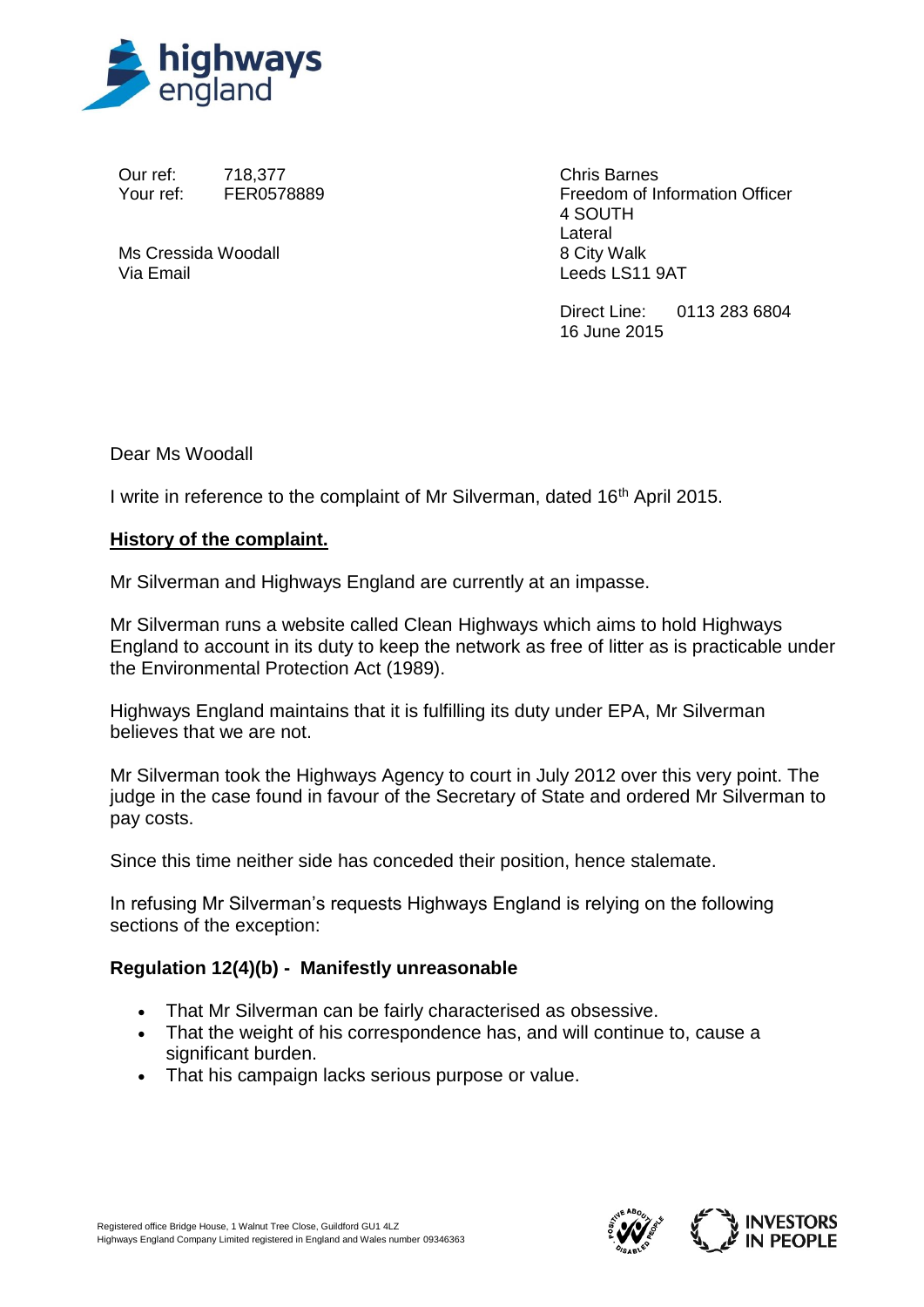It is for these reasons that I believe, as stated in my review letter that the pattern of correspondence will not cease, Mr Silverman is unlikely to accept our arguments or explanations and his correspondence will be likely to raise repeat issues.

Mr Silverman has also confirmed to us that he will not change the tact of his campaign, nor will he cease his correspondence thereby reinforcing my decision to take the future burden of correspondence on the Company into account in relying on the exception in regulation 12(4)(b). In the rest of this report I will go on to show my reasoning that Mr Silverman can be fairly characterised as obsessive.

# **Regulation 12(1)(b) – public interest test**

The following factors were taken into account when deciding the public interest. Each factor will be expanded upon in the following report.

Factors for disclosure:

- Highways England recognises the significant public interest in litter on the network.
- Highways England also needs to justify its actions towards this public interest and in the appropriate use of public funds in working towards the public task.

Factors against disclosure:

- Highways England has publically demonstrated its plans to tackle litter
- It is not in the public interest to divert staff resources to comment on the perceived failures of the Highways Agency. Instead resource should be directed to our increased remit and in making sure new litter initiatives are successful.
- Mr Silverman holds a contrary point of view and is, therefore, unlikely to ever accept our arguments.
- Due to the above, Mr Silverman is likely to raise repeat issues and to re-open old topics.
- The clean highways campaign is no longer valid due to the obligation of Highways England to report to the ORR and Transport Focus. Corresponding separately with Mr Silverman will become an unnecessary burden.
- Mr Silverman will receive the information requested/achieve stated aims through participation with Transport Focus however he has declined this invitation.
- Mr Silverman has confirmed that his campaign will not cease and therefore will not stop his pattern of correspondence.

I would reiterate that we did not seek to dismiss our relationship with Mr Silverman but attempt to facilitate a better way of engaging and working together. All issues above were discussed in our meeting with Mr Silverman however I will expand on them in the below report.

## **Relationship with Mr Silverman.**

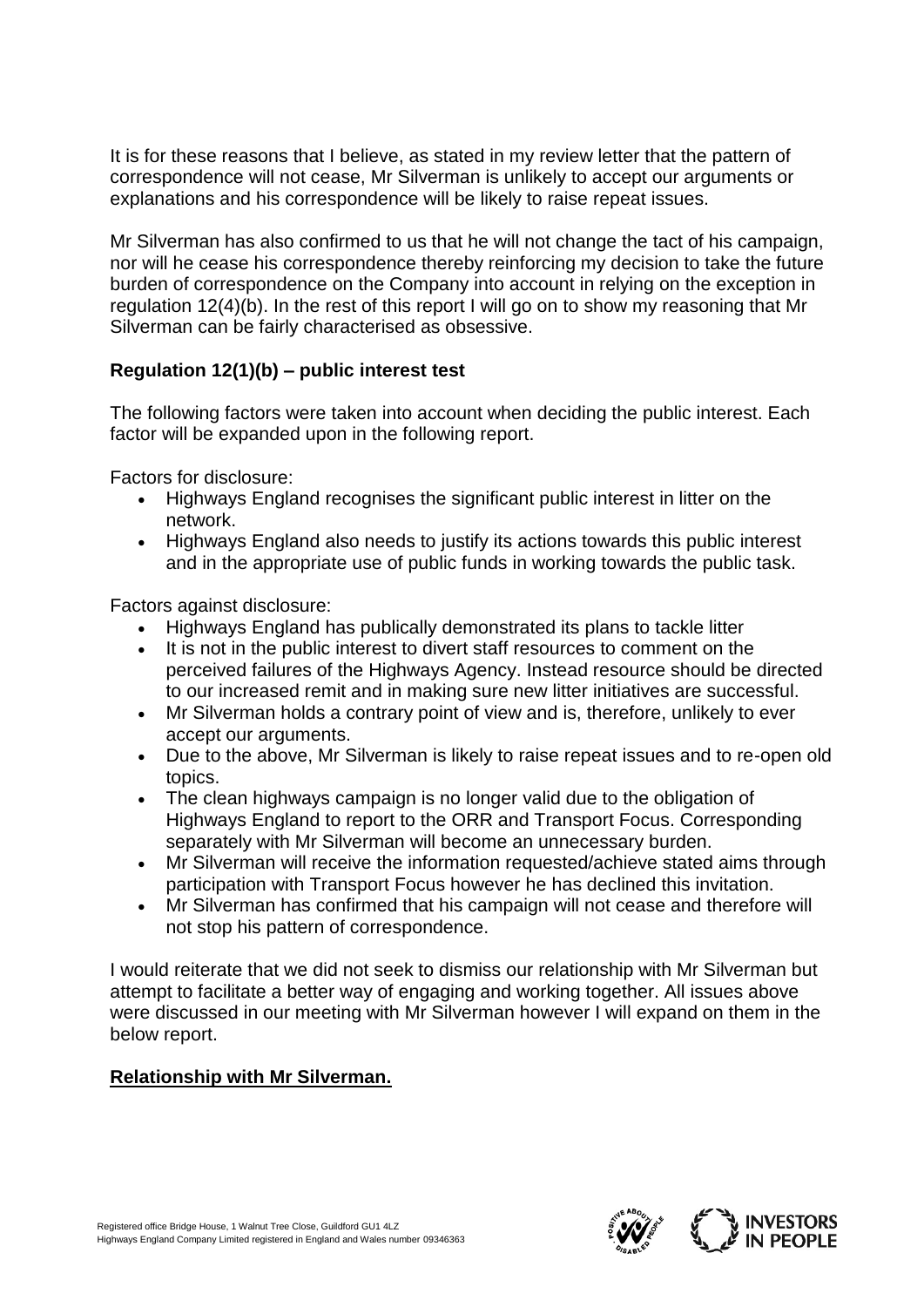Highways England has never stated that litter is not of a serious concern to Highways England, indeed our commitment to the issue were documented in the initiatives in our letter.

We do, however, have serious concerns over the conduct, and purpose, of Mr Silverman's campaign. In 2012 the Highways Agency also refused a number of pieces of correspondence citing the same exception. In that refusal notice my colleagues pointed to having received 36 pieces of correspondence from Mr Silverman since 2010, the information requests prior to this case are listed in annex A. We argued that there was no indication that his requests would cease.

Since this time Mr Silverman has submitted a further 30 pieces of correspondence regarding litter. These can be seen in annex B.

The practice of making access to information requests is quite distant, almost adversarial, especially given the time taken to respond to requests. We feel that there has been no engagement from Mr Silverman with Highways England and, due partly to the impasse mentioned above, his campaign has not yielded any positive results.

In order to progress our relationship the Company invited Mr Silverman to a meeting at our Guildford office. The meeting was designed to explain the work of Highways England relating to the litter initiatives detailed in our initial letter and state our position on some contentious issues. I appreciate that Mr Silverman feels he has not been given closure on several of his suggestions. By stating our position on these issues in the meeting we hoped we would remove the necessity for Mr Silverman to raise repeat issues.

We also hoped that we would break the pattern of correspondence and see if there was a way to engage more closely and see if there was a way we could achieve our respective aims without resorting to making FOI/EIR requests. We feel that this meeting accomplished more in a couple of hours than has resulted in two years of back and forth correspondence.

#### **Lack of engagement from Mr Silverman.**

As mentioned in both our response and review letter Highways England takes a different approach to the litter problem than Mr Silverman. It is the stated position of the Company to try to tackle litter at source by influencing user behaviour – if no litter is dropped, no litter will have to be picked up. Mr Silverman is of the opinion that the Company should tackle the problem by continuously picking up litter. Again, the aim of the meeting was try to progress beyond this stalemate.

During the course of the meeting it became clear that Mr Silverman had no intention of working closely with the Company. As an example, we discussed an issue of concern to both parties; the impact of material falling from waste transport lorries and HGVs.

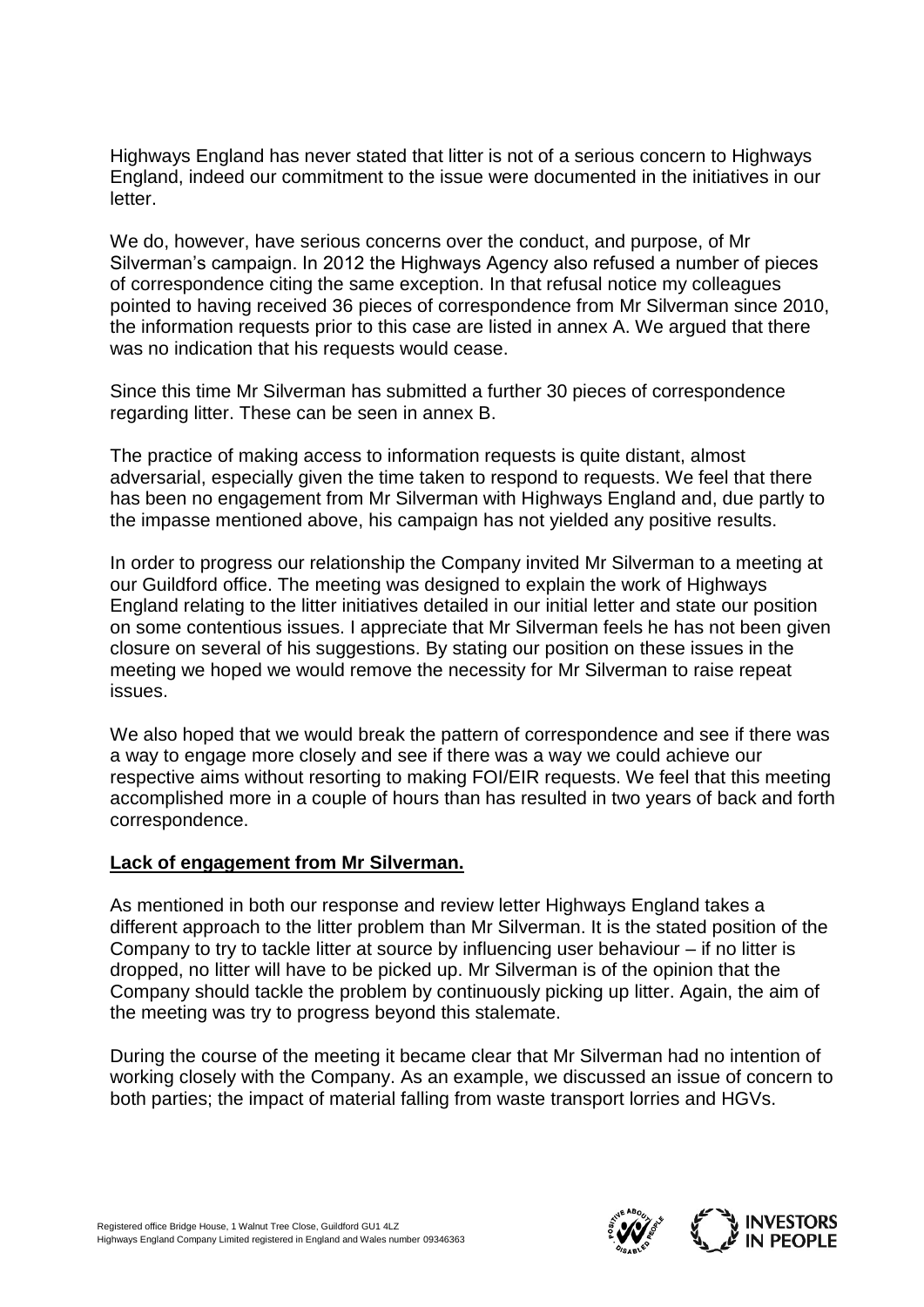Mr Silverman is of the view that Highways England should seek powers to prosecute offending vehicles whereas it is the stated position of the Company that we are a road operator and not a civil enforcement body (an issue I shall return to later in this report).

During the meeting we proposed to Mr Silverman that it would serve the public interest, and aid the cause of Highways England, if he could galvanise the support of his many correspondents to write to their MPs with their concern over this practice and ask for the government to pressure haulage firms to change their practices or to increase the powers that law enforcement bodies such as the police and local councils had to levy enforcement action.

Instead, Mr Silverman indicated it would be his preference to get the Company to change their stance on issuing fines. This statement again raised concerns that Mr Silverman would not accept our arguments and would attempt to reopen the issue in correspondence at a later date.

#### **The transition to Highways England and the role of ORR and Transport Focus.**

As mentioned in both of our letters Mr Silverman, in his correspondence, has been very critical of the Highways Agency and a perceived lack of activity regarding litter. The Highways Agency no longer exists as we have transitioned to Highways England.

For background, Highways England has been awarded a fivefold increase in capital budget allowing the new company to undertake work and initiatives not possible for the Highways Agency. Our response, from Mr Castleman, provided a fulsome list of initiatives Highways England are taking forward to help to combat litter.

The Company has also produced a [litter strategy](https://www.gov.uk/government/publications/highways-agency-litter-strategy) which further outlines our commitments. The Company believes the public interest is better served in making sure these initiatives come to fruition rather than comment on perceived historical failings which Mr Silverman is focussing on.

One of Mr Silverman's historic complaints had been that the Highways Agency had no regulator or independent scrutiny and that 'Clean Highways' was fulfilling this role. Highways England is now under the supervision of the Office of Road and Rail Regulation and has a new watchdog in the form of Transport Focus (a group made up of various stakeholders including the Campaign to Protect Rural England, Campaign for Better Transport and the Local Government Association).

The [ORR confirm](http://orr.gov.uk/__data/assets/pdf_file/0015/17610/monitoring-highways-england-first-consultation.pdf) that they will look to Highways England to respond to the concerns of Road Users: "*We will consider those aspects of Highways England's performance that are of greatest importance to users and those that are affected by the SRN when prioritising our monitoring and enforcement activities."*

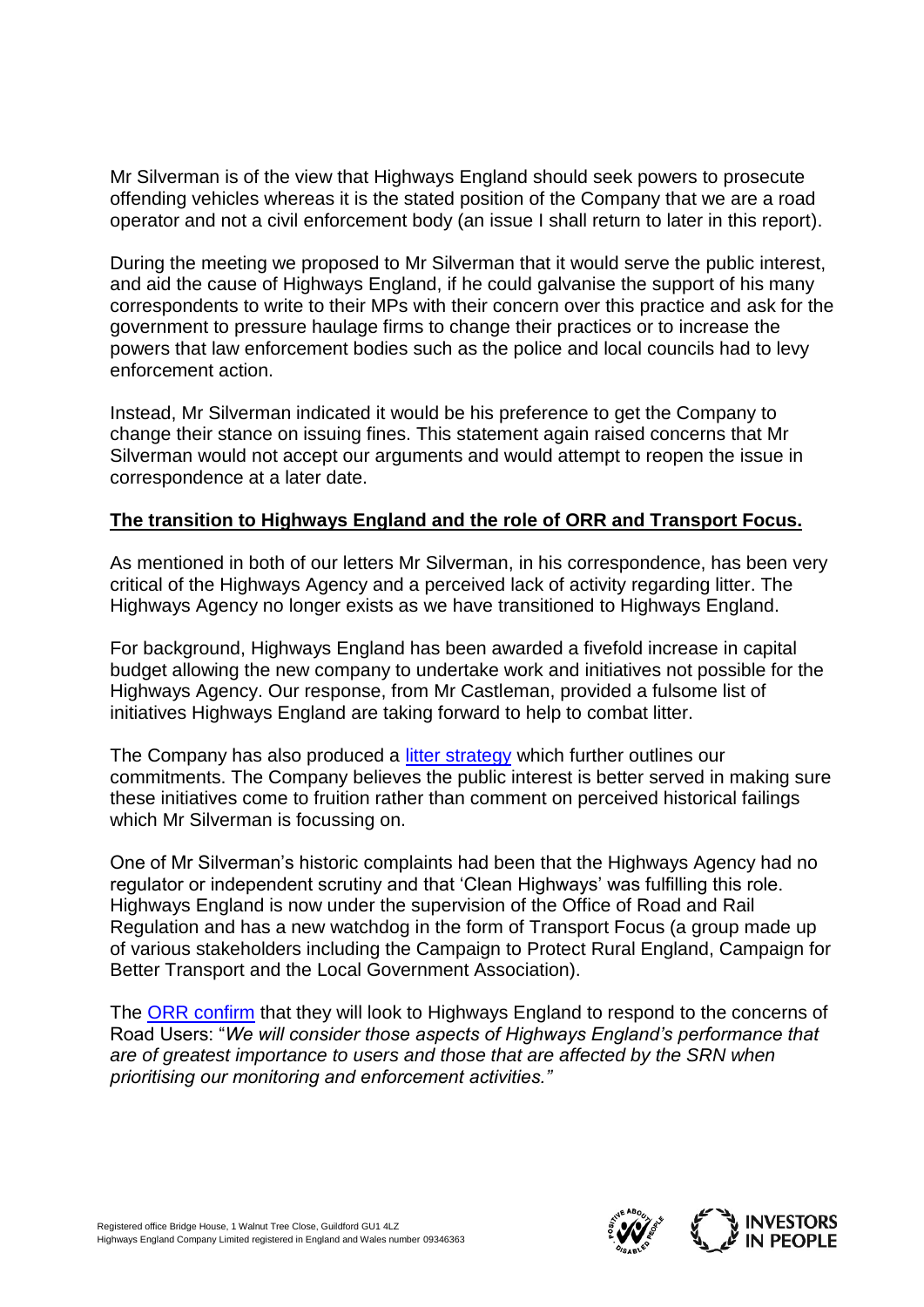Highways England will be reporting, to both bodies, on its performance on a whole host of matters, including environmental concerns and, as specified by the ORR, more information relating to these matters will be proactively published online in the coming years.

In his letter to the Commissioner Mr Silverman stated he had been invited to join with the Transport Focus. However, in the meeting Mr Silverman stated that he had not agreed to join as he could not be sure that litter would be on their agenda. Instead he asked for a separate regular series of meetings with Highways England.

Again, I refute this point as the ORR is clear in their [consultation document](http://orr.gov.uk/__data/assets/pdf_file/0015/17610/monitoring-highways-england-first-consultation.pdf) that the views of road users will be sought at meetings and panel discussions and these concerns will be presented to Highways England colleagues in attendance and reported on.

It is therefore a concern that Mr Silverman would not look to join Transport Focus as the stakeholder panel is made up of road users and their specific concerns. Therefore if litter was not on the agenda for Transport Focus Mr Silverman could make sure that it was. We feel that participation in these meetings would be an entirely worthwhile and appropriate way for Mr Silverman to carry on his campaign as it is his stated aim to "make constructive criticisms and set out proposals to improve the outcome for road users". There is a higher probability of achieving a faster positive outcome by making these suggestions personally to Highways England staff in attendance.

We also pointed out that as Highways England is to have regular meetings with the Transport Focus stakeholder panel we could ensure the continuing close relationship with Mr Silverman and the sharing of information that this necessitates without having to rely on Access to Information requests. Once again there appeared a lack of enthusiasm from Mr Silverman regarding this suggestion.

I believe that Mr Silverman was unwilling to join with a panel of stakeholders as he enjoys a certain amount of notoriety through his 'Clean Highways' campaign and seems unwilling to give up his position as the face of his campaign. This pattern is a repeat of an email to the Minister, Robert Goodwill, of July 2014 in which he asks for a personal response to his correspondence:

*Please refer to my e-mail to you of*  $2^{nd}$  *[June](http://www.cleanhighways.co.uk/wp-content/uploads/2014/06/PS-to-R-Goodwill-02-06-14.pdf) and [an e-mail from Mrs Davies](http://www.cleanhighways.co.uk/wp-content/uploads/2014/05/HA-response-to-mine-to-RG-24_06_2014.pdf) of the Highways Agency of 24th June in response. In the past you have kindly replied in person. This new approach is of concern to me. Let me explain why.*

*It means I have no confirmation that you have read my e-mail and thus been made aware of the further evidence I have presented of DfT's failure to comply with both [EPA](http://www.cleanhighways.co.uk/legislation/environmental-protection-act-section-891-duty-to-keep-land-clear-of-litter)  [S89\(1\)](http://www.cleanhighways.co.uk/legislation/environmental-protection-act-section-891-duty-to-keep-land-clear-of-litter) (duty to keep the motorways clear of litter) and the Environmental Information Regulations.*

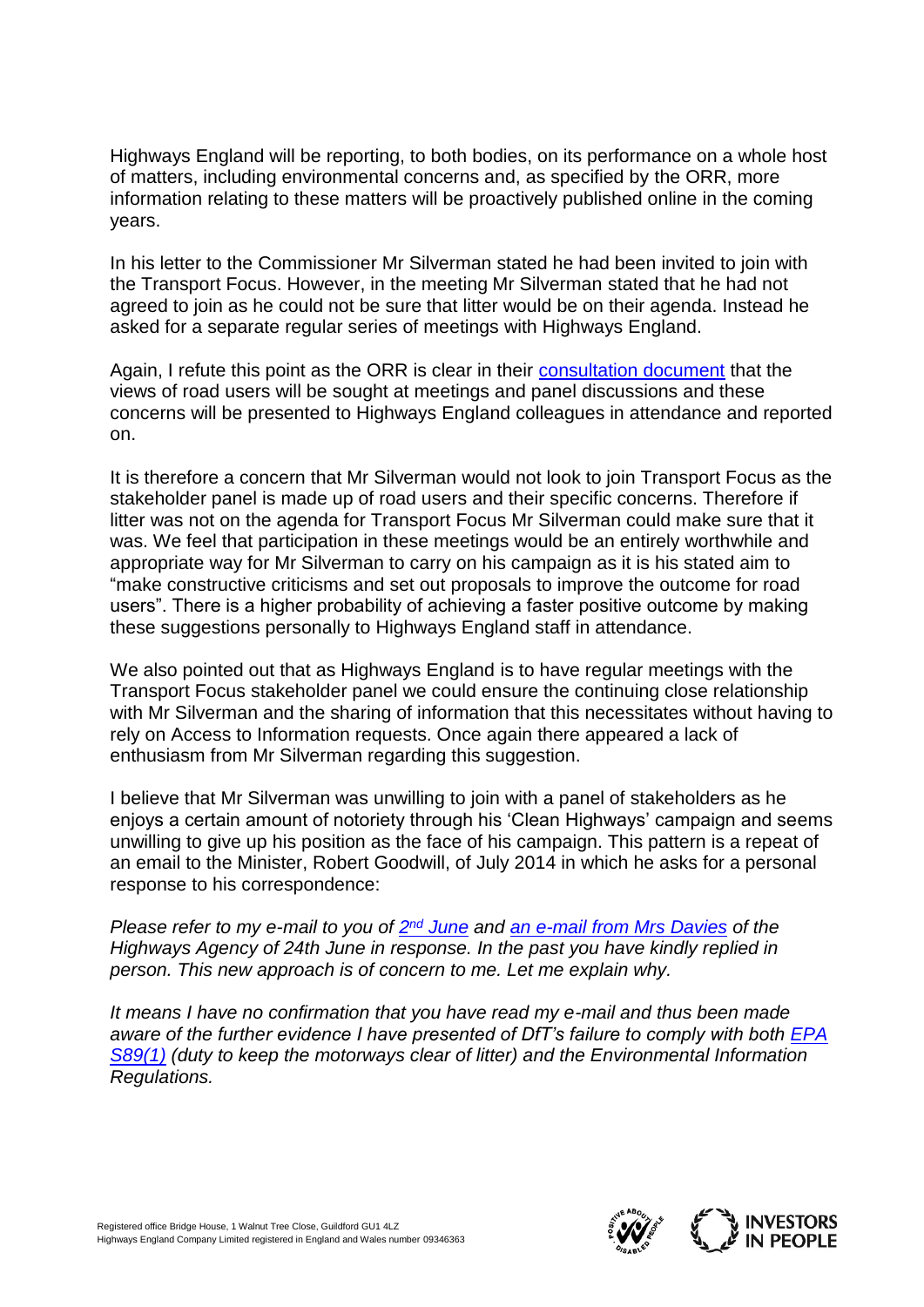### *If it was diverted without your having the opportunity to read it I do not know if this was as a result of a standing instruction from you or at the initiative of a civil servant.*

During the course of our meeting Mr Silverman also confirmed that he would not change the tact of the Clean Highways campaign, nor would he (separately) cease his letter writing campaign. As he will be corresponding on matters duplicated by Transport Focus I believe that separately responding to his requests places an additional burden on the resources of Highways England.

## **Misrepresentations in Mr Silverman's letter to the Commissioner.**

I would also like to take this opportunity to address some concerning misrepresentations in Mr Silverman's letter to the Commissioner and refute some of the arguments he has made.

1. Lack of validity in Mr Silverman's argument. Mr Silverman claims that he makes appropriate use of FOI requests in order to make constructive criticisms and suggestions.

In our response letter we argued that many of his recommendations closely mirrored work already underway. Our meeting was designed to detail these initiatives and explain our commitment to the public interest as well as to secure his help in making sure our aspirations come to fruition.

The meeting was also designed to state our position on several others of his suggestions which we feel to be impractical in terms of cost and resource. By clearly stating our position on, for example, the use of traffic management in order to litter pick verges, we had hoped that Mr Silverman would desist from further raising these suggestions and sending his fact finding requests for information.

As I have already mentioned, Mr Silverman necessarily takes a contrary point of view to that of Highways England. There is therefore a concern that Mr Silverman will continue to re-raise these suggestions.

As argued above, Highways England is now subject to the watchdog Mr Silverman has always wanted. We also believe that the existence of a recurring stakeholder forum removes the necessity for Mr Silverman's separate campaign.

It would be much more practical for him to make these suggestions via the stakeholder panel of Transport Focus where he could engage in a dialogue with Highways England staff rather than his current letter writing campaign. The fact that Mr Silverman appears unwilling to do this gives less weight to his argument.

I would also refute the claim that Clean Highways is the only organisation engaged in this form of campaign. Highways England has a very close relationship with the

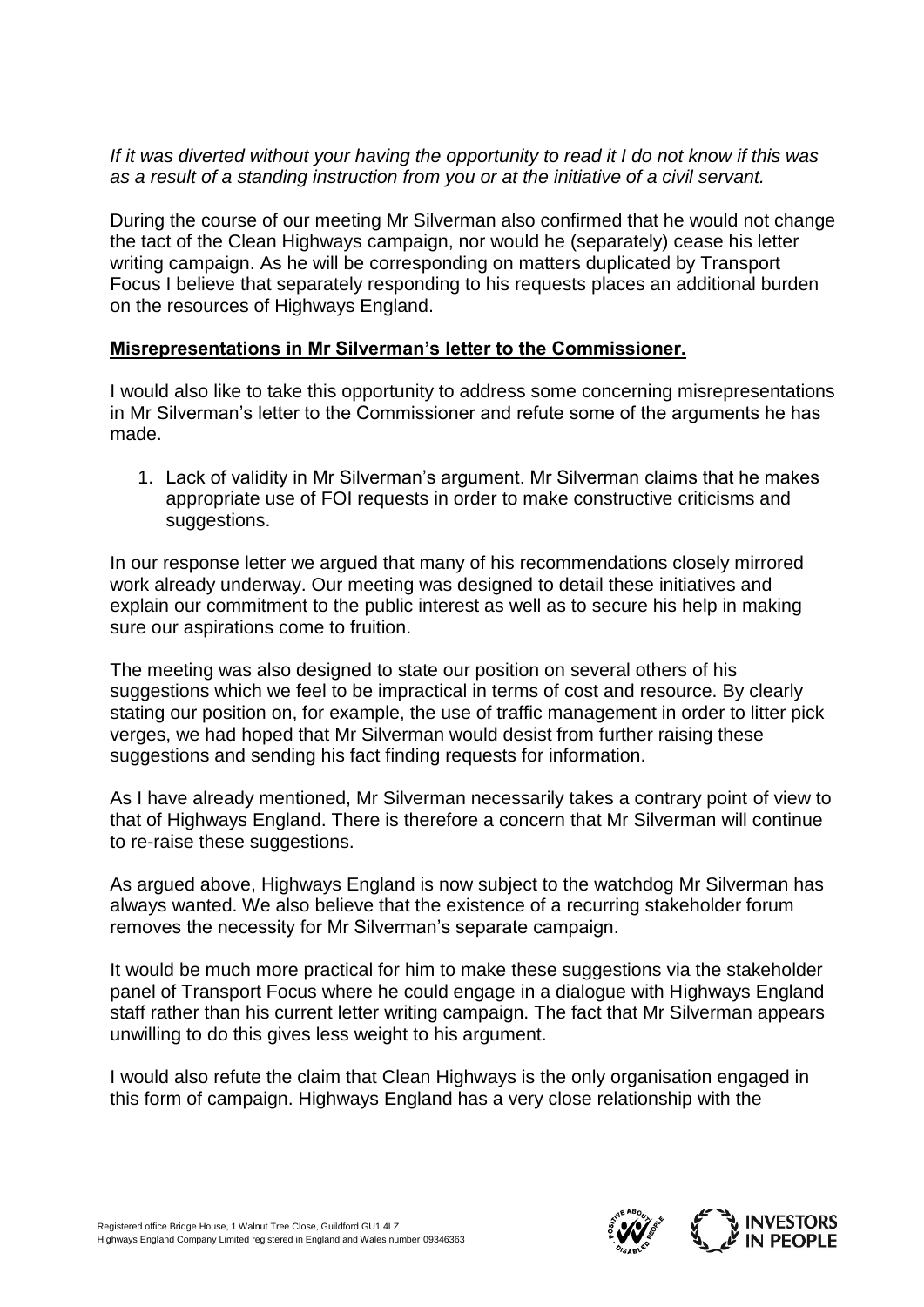[Campaign for Better Transport](http://www.bettertransport.org.uk/) and Keep Britain Tidy who campaign on environmental matters, amongst other issues. The Chief Executive of Highways England, Graham Dalton met with the head of the campaign on the 14<sup>th</sup> May 2015.

Mr Silverman has never attempted to join with either organisation in their work with the Highways Agency or Highways England. For information, both the Campaign for Better Transport and Keep Britain Tidy have committed to attending the meetings of Transport Focus.

2. Provision of advice and guidance. Once again our refusal was not based on these specific items of correspondence therefore we did not provide guidance on how to make these requests more manageable. Our decision was made when considering the context and history of the correspondence.

As explained above, it was hoped that our meeting would allow us to progress our relationship and explain the stance of the Company regarding some specific issues which Mr Silverman repeatedly raises and to reduce the continued levels of correspondence. In this regard I do believe we have provided advice and guidance to Mr Silverman.

3. There was no balanced public interest test. I would reiterate that our argument stated that the weight of the correspondence with Highways England was manifestly unreasonable. Mr Silverman is focussing his argument on these specific items of correspondence. Once again, the Company has never claimed that there is no public interest in matters relating to litter.

As mentioned above, we did not seek to dismiss our relationship with Mr Silverman but attempt to facilitate a better way of engaging and working together. By meeting face to face with Mr Silverman we aimed to progress our relationship and prevent further weight of correspondence.

I contest that in publically demonstrating our commitments to tackling litter we are serving the public interest more than providing the specific information requested.

For the reasons I have previously explained these initiatives are unlikely to satisfy Mr Silverman as he is unlikely to abandon his contrary view that the Company is meeting its obligations under EPA.

It was hoped that our meeting would detail these initiatives and explain our commitment to the public interest. This approach was in line with ICO advice and guidance in allowing the requester an opportunity to change the pattern of their behaviour.

4. Furthermore, in his letter Mr Silverman claims the following:

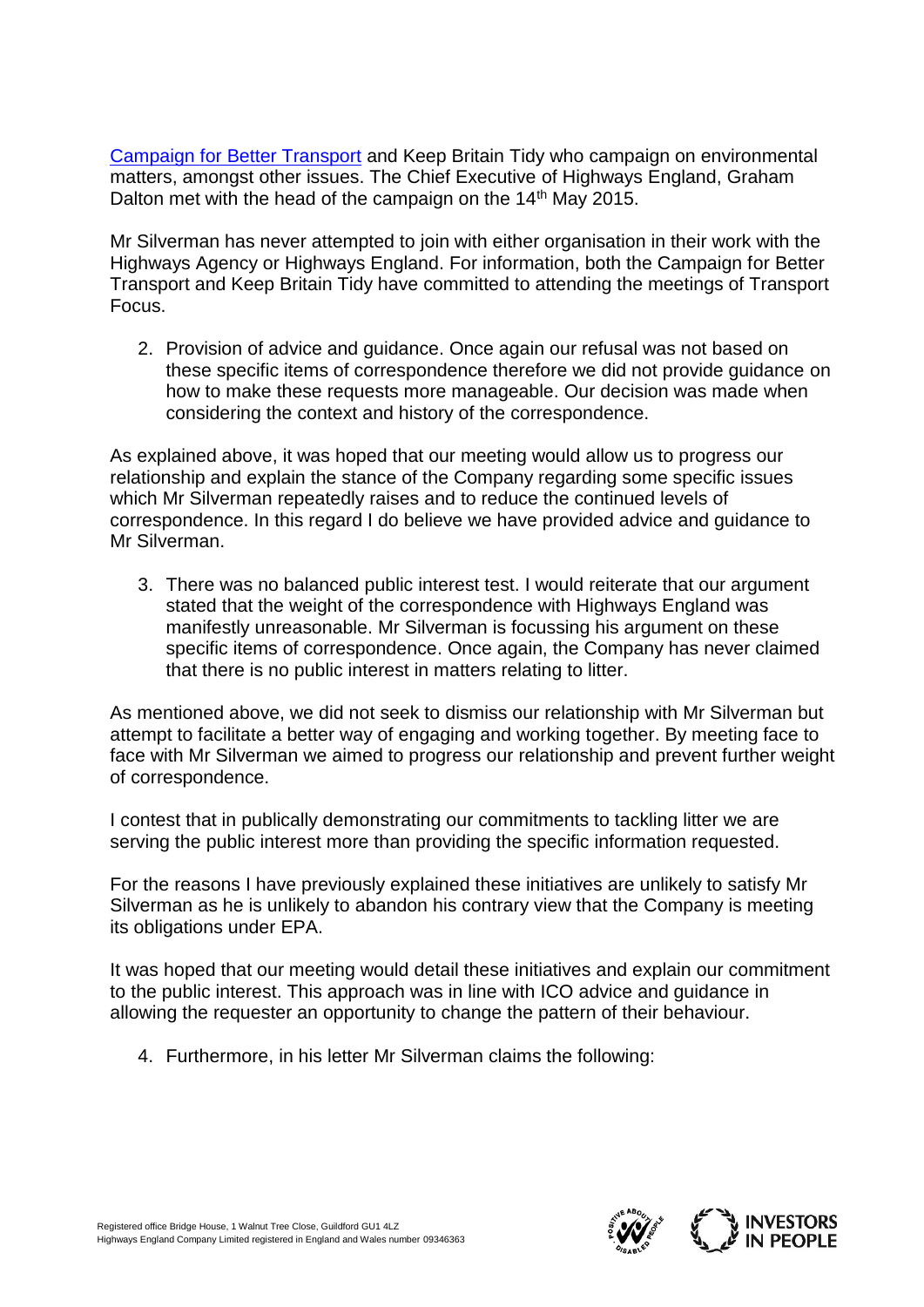*Colin Matthews became Chairman of the Highways Agency on 1st September 2014. I submitted a [briefing note](http://www.cleanhighways.co.uk/wp-content/uploads/2014/10/Briefing-note-for-Colin-Matthews.pdf) to him on 3rd October in which I argued that the Agency's Asset Support Contact was defective. The [contract was suspended](http://www.cleanhighways.co.uk/highways-agency/highways-england-re-think-asset-support-contract) two months later.*

The procurement for the contracts was suspended as you can tell from the following [FOI response.](https://www.whatdotheyknow.com/request/area_4_asset_support_contract_se#incoming-637618) The contracts themselves have not been suspended. Mr Silverman also freely admits [on his website](http://www.cleanhighways.co.uk/newsletter/newsletter-february-2015) that the suspension was not connected to his activities.

It is possible that Mr Silverman misunderstood this point. I further explained the above during the course of our meeting.

The following paragraph also references the decision for Highways England to take a more direct supervision of our maintenance contract in the East Midlands region. Again Mr Silverman seems to take credit for this decision:

*In a [report to the Highways Agency CEO of 11](http://www.cleanhighways.co.uk/wp-content/uploads/2014/06/Litter-Compliance-Report-for-HA-CEO-Feb-2015.pdf)th February 2015, copied to Mr Matthews, I recommended that when the old area maintenance contracts expired the Agency should take motorway maintenance in-house. They have now decided to do this albeit only on an experimental basis in their Area 7 (East Midlands).*

This activity is a planned pilot scheme which has been implemented due to the increase in capital budget referred to above. The timing of Mr Silverman's letter is purely coincidental. This idea was first discussed at the Highways Agency Executive Committee in November 2014 which drew on work prepared by colleagues during the preceding several months.

5. Disputing the fact that Mr Silverman's requests raise repeat issues. Mr Silverman references one thread of conversation "Litter blown from commercial vehicles". He states that *"it is very difficult to get a straight answer to a straight question from Highways England, or indeed from the Department of Transport" and "I have still no idea what Highways England intend to do about this very real and serious problem".*

Mr Silverman wrote to Mr Castleman on the 23rd September 2014 concerning this matter. Mr Silverman states that it was raised again in February as he felt no positive action was being taken.

The Highways Agency did respond to the letter of the 23<sup>rd</sup> September (please see Annex c) in which my colleague stated the following:

*If I may explain the Highways Agency are responsible for operating and maintaining the strategic road network on behalf of the Secretary of State for Transport. Highways Agency Traffic Officers have no enforcement powers unless to stop vehicles on the basis of a safety intervention. For example, if large chunks of debris were falling from a*